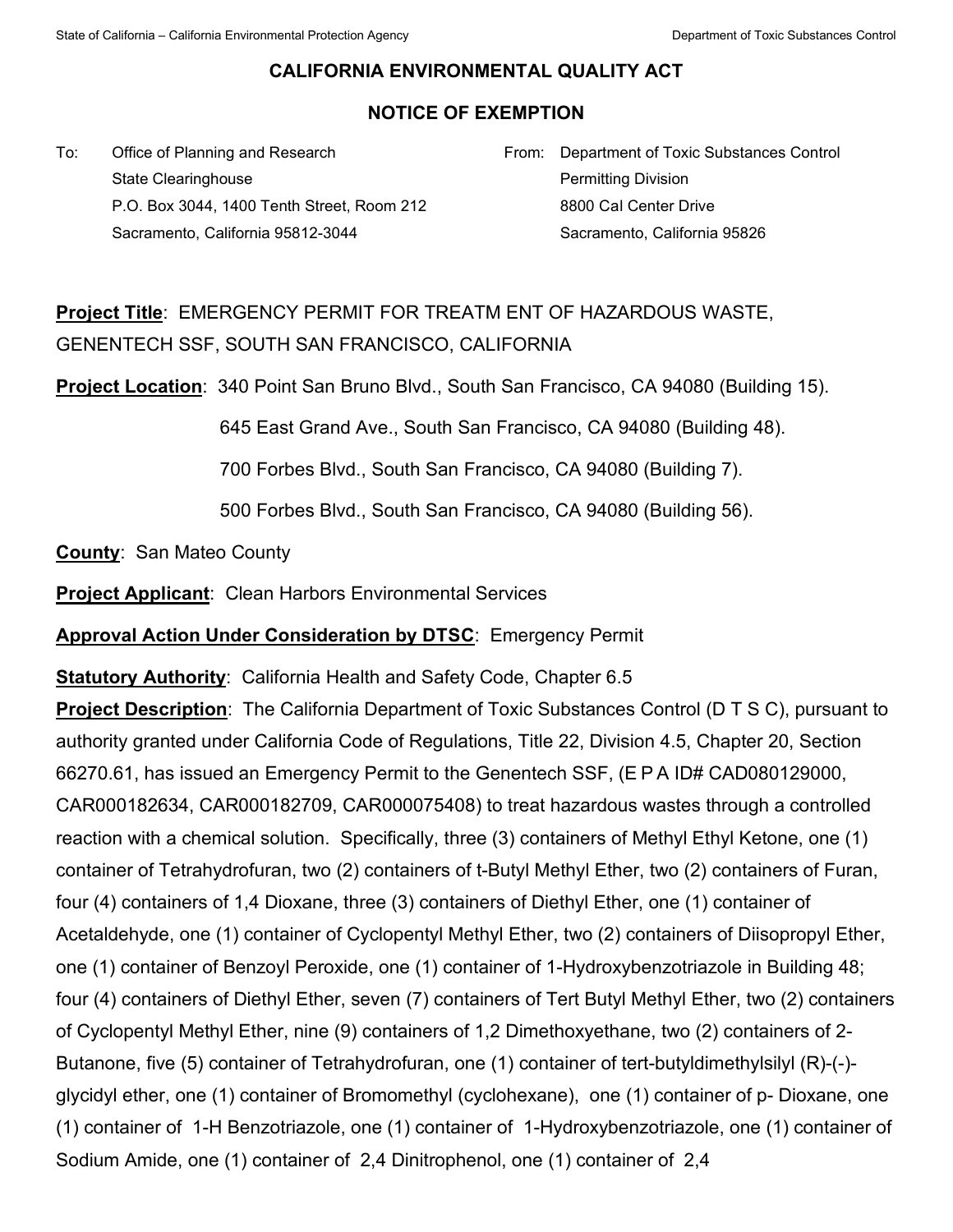Dinitrophenylhydrazine, one (1) container of Diphenylphosphoryl Azide, two (2) containers of Borane THF Complex, one (1) container of MEK Peroxide, one (1) container of Potassium, one (1) container of 1H Tetrazole, one (1) container of Sodium Azide, one (1) container of Styrene, one (1) container of Acrylonitrile, one (1) container of Cyclohexadiene, one (1) container of Isobutyl Vinyl Ether, one (1) container of Benzoyl Peroxide, one (1) container of 2,2 Azobisisobutyronitrile, one (1) container of Diazald, three (3) containers of p-Toluene Sulfonyl Azide, one (1) container of Picrylsulfonic Acid, one (1) container of 3-Chloroperoxybenzoic Acid, one (1) container of 1-Hydroxy-7-azabenzotriazole, one (1) container of 1,3,5 Trinitrobenzene, one (1) container of Picric Acid, one (1) container of Nitrocellulose, one (1) container of Picramic Acid, one (1) container of 5-Amino-1H-Tetrazole in Building 15; one (1) container of Tetrahydrofuran in Building 7; one (1) container of Diethyl Ether in Building 56 must be stabilized prior to transport to an authorized hazardous waste treatment, storage, and disposal facility.

These chemicals are currently being stored at Genentech SSF, located at 340 Point San Bruno Blvd., South San Francisco, CA 94080 (Building 15); 645 East Grand Ave., South San Francisco, CA 94080 (Building 48); 700 Forbes Blvd., South San Francisco, CA 94080 (Building 7); 500 Forbes Blvd., South San Francisco, CA 94080 (Building 56). DTSC has determined as a safety precaution to prevent an accident or severe injury, an Emergency Permit should be issued to chemically stabilize the hazardous waste prior to storage and eventual transportation off-site by Clean Harbors Environmental Services (Clean Harbors).

**Background**: The chemicals noted above are either shock/temperature sensitive or peroxide forming material. The chemicals produce peroxide compounds as they degrade (i.e., after the product's expiration date). The peroxide produced may be unstable at relatively low concentrations, resulting in fire and/or explosion if improperly handled. Static electricity or heating from sunlight may be enough to trigger some reaction, making transport of non-stabilized chemicals hazardous. Chemical stabilization is recommended prior to transport to a permitted treatment, storage, and disposal facility.

**Project Activities**: The treatment of the hazardous waste involves the addition of solution to the containers in a controlled manner to reduce the reactive or ignitable characteristics of the chemical. Treatment will take place within a designated exclusion zone. Only technicians from Clean Harbors will be allowed in the exclusion zone. Movement, preparation, and treatment of the containers will be in accordance with established standards.

Within 10 business days of the expiration of this permit, Genentech SSF will submit a final report, signed in accordance with Title 22, California Code of Regulations section 66270.11(d). The report